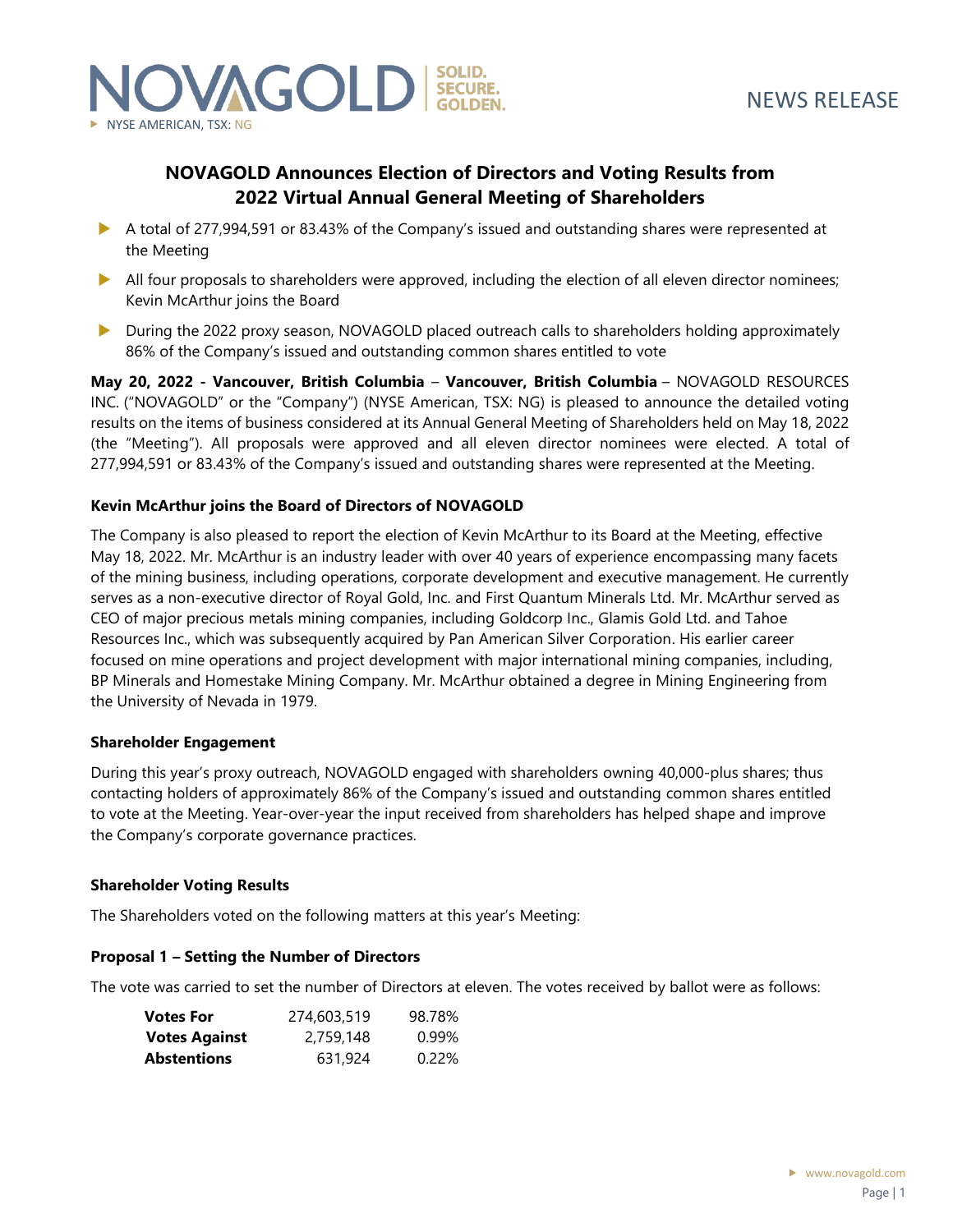### **Proposal 2 – Election of Directors**

The nominees listed in NOVAGOLD's Management Information Circular were elected as Directors of the Company. Detailed results of the votes are set out below:

| <b>Proposal 2</b>            | <b>Outcome of the</b> | <b>Votes by Ballot</b> |                       |
|------------------------------|-----------------------|------------------------|-----------------------|
| <b>Election of Directors</b> | <b>Vote</b>           | <b>Votes For</b>       | <b>Votes Withheld</b> |
|                              | Carried               | 257,097,146            | 3,380,588             |
| Dr. Elaine Dorward-King      |                       | (98.70%)               | (1.29%)               |
| Sharon Dowdall               | Carried               | 252,857,047            | 7,620,687             |
|                              |                       | (97.07%)               | (2.92%)               |
| Dr. Diane Garrett            | Carried               | 258,169,285            | 2,308,449             |
|                              |                       | $(99.11\%)$            | (0.88%)               |
| Dr. Thomas Kaplan            | Carried               | 258,809,101            | 1,668,633             |
|                              |                       | (99.35%)               | $(0.64\%)$            |
| <b>Gregory Lang</b>          | Carried               | 259,660,658            | 817,076               |
|                              |                       | (99.68%)               | (0.31%)               |
| Igor Levental                | Carried               | 256,598,064            | 3,879,670             |
|                              |                       | (98.51%)               | (1.48%)               |
| Kalidas Madhavpeddi          | Carried               | 245,264,836            | 15,212,898            |
|                              |                       | (94.15%)               | (5.84%)               |
| Kevin McArthur               | Carried               | 259,610,343            | 867,391               |
|                              |                       | (99.66%)               | (0.33%)               |
| <b>Clynton Nauman</b>        | Carried               | 257, 175, 544          | 3,302,190             |
|                              |                       | (98.73%)               | (1.26%)               |
| Ethan Schutt                 | Carried               | 258,124,301            | 2,353,433             |
|                              |                       | (99.09%)               | $(0.90\%)$            |
| Anthony Walsh                | Carried               | 255,393,306            | 5,084,428             |
|                              |                       | $(98.04\%)$            | (1.95%)               |

#### **Proposal 3 – Appointment of Auditors**

The vote was carried for the Appointment of the Auditors, PricewaterhouseCoopers LLP. The votes received by ballot were as follows:

| <b>Votes For</b>      | 274,381,861 | 98.70% |
|-----------------------|-------------|--------|
| <b>Votes Withheld</b> | 3,612,730   | 1.29%  |

#### **Proposal 4 – Advisory Approval of Executive Compensation ("Say-on-Pay")**

The vote was carried on the Say-On-Pay Advisory Vote. The votes received by ballot were as follows:

| <b>Votes For</b>     | 248,235,710 | 95.30% |
|----------------------|-------------|--------|
| <b>Votes Against</b> | 10,953,539  | 4.20%  |
| <b>Abstentions</b>   | 1,288,485   | 0.49%  |

Full details of all proposals are fully described in the Company's Management Information Circular dated March 25, 2022 available on the Company's website at [www.novagold.com/investors/mic/,](http://www.novagold.com/investors/mic/) on SEDAR at